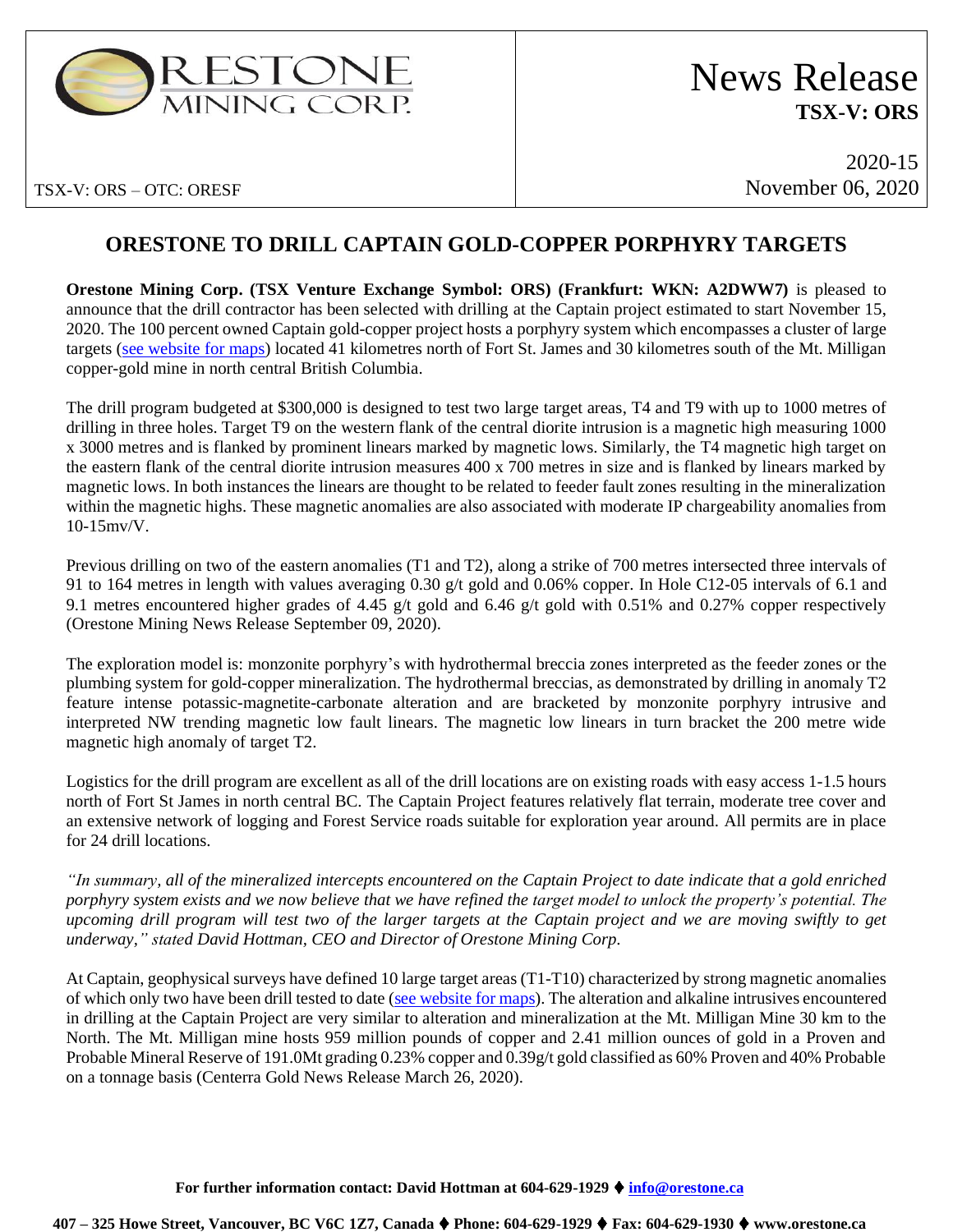

# News Release **TSX-V: ORS**

2020-15 November 06, 2020



Target T9 measures 1 by 3 kilometres and Target T4 measures 400 by 700 metres

Gary Nordin, P.Geo, a director of the Company, is a qualified person as defined by National Instrument 43-101. Mr. Nordin has reviewed and approved the technical information in this press release.

At the Resguardo Project in Chile, following a review of the results from the recent reverse circulation drilling program, the low copper gold values encountered on our primary target do not justify further work and Orestone will terminate the option to purchase agreement with the property owner.

Orestone Mining Corp. is a Canadian based company that owns a 100% percent interest in the Captain gold - copper project in north central British Columbia. The project hosts a gold-copper porphyry system which encompasses a cluster of large targets [\(see website for maps\)](https://www.orestone.ca/projects/captain-property/) located 41 kilometres north of Fort St. James, B.C. and 30 kilometres south of the Mt. Milligan copper-gold mine. For more information please visit: www.orestone.ca

### **ON BEHALF OF ORESTONE MINING CORP.**

### **David Hottman**

### **CEO**

*Neither the TSX Venture Exchange nor its Regulation Services Provider (as that term is defined in the policies of the TSX Venture Exchange) accepts responsibility for the adequacy or accuracy of this News Release. This news release has been prepared by management and no regulatory authority has approved or disapproved the information contained herein.*

#### **Forward-Looking Statements**

*This news release contains certain forward-looking statements, which relate to future events or future performance and reflect management*'*s current expectations and assumptions. Such forward-looking statements reflect management*'*s current beliefs and are based on assumptions made by and information currently available to the Company. Readers are cautioned that these forward-looking statements are neither promises nor guarantees, and are subject to risks and uncertainties that may cause future results to differ materially from those expected including, but not limited to, market conditions, availability of financing, currency rate fluctuations, actual results of exploration and development activities,* 

#### **For further information contact: David Hottman at 604-629-1929 [info@orestone.ca](mailto:info@orestone.ca)**

**407 – 325 Howe Street, Vancouver, BC V6C 1Z7, Canada Phone: 604-629-1929 Fax: 604-629-1930 www.orestone.ca**